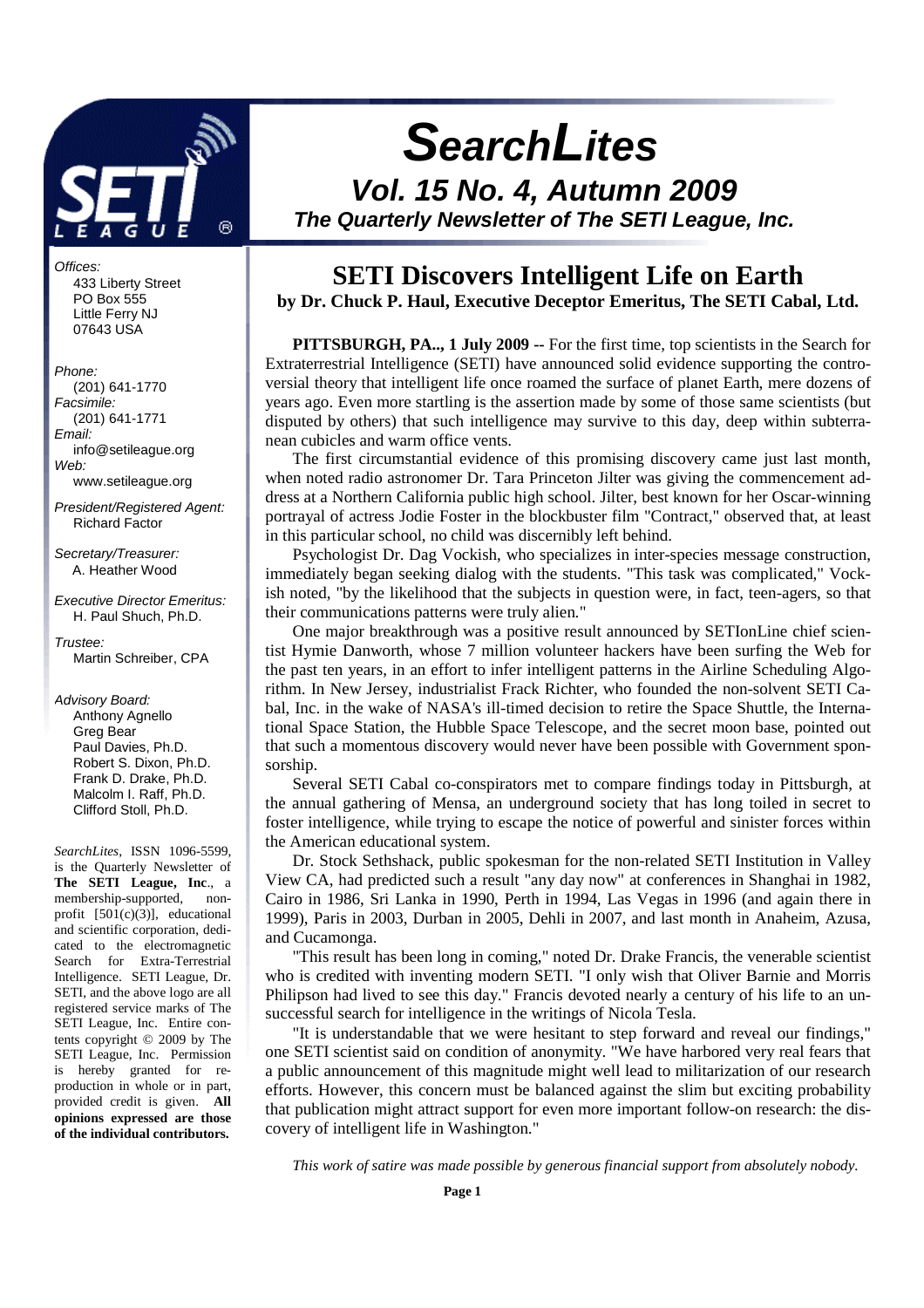## *Guest Editorial:*  **Cold Fusion, Dark Matter, and SETI by Richard Factor**

At the present state of research and theory, cold fusion is chimerical. Real scientists performing careful experiments cannot reproduce the stigmata of a fusion reaction - the production of neutrons and energy. And yet, once in a while, a real scientist performing a careful experiment does claim to see the production of neutrons and excess energy.

I am inescapably reminded of another experimental result in a different field, one in which I have a more than passing interest. That would be SETI, the Search for Extraterrestrial Intelligence, and the "experimental result" is the "Wow signal" which, so far as anyone knows, could have been a true but brief collection of photons from ET, but also could have been earthly interference or a temporary glitch in the receiving apparatus. Without more information, now unobtainable, there will never be a way to be sure. Is cold fusion in a similar state? The majority of CF experiments produce null results; every once in a while they "succeed" but convince nobody since science is based on reproducible phenomena. With SETI, most people, scientists included, believe that ET exists based on statistical and non-geocentric arguments, and are eager for actual, reproducible proof. With cold fusion, most people want to believe, suspicious in itself. Because of the circumstances surrounding SETI, proponents are able to keep looking on the reasonable basis that the "search space" has hardly been tapped. But with CF, the "search space," a laboratory experiment that should be easily reproducible turns out not to be such.

How do we reconcile the fact that good, honest, scientists occasionally see evidence of cold fusion with the fact that other good, honest, scientists cannot reproduce the results when they reproduce the experiments? If we're in the second group of scientists, we look for errors or misinterpretation in the results of the first group. This is good, and is exactly how science is supposed to work. If we're in the first group of scientists, we scratch grooves into out heads when we realize that we cannot reproduce the experiments at will, either. And, of course, if we're conspiracy theorists or even admirable, engaging eccentrics, we say that of course cold fusion works and that the results are being suppressed (for whatever reason) by the government, the energy companies, or, for all I know, by the Masons.

What if the three groups all are wrong? What if cold fusion really does work sometimes? What if "reproducing" the experiment is difficult or impossible due to some unknown, exogenous factor? Cold fusion, if it exists, is a nuclear reaction, based on the interaction of subatomic particles. It is unlikely that small differences in temperature, atmospheric pressure, radio waves, or other easily measurable laboratory conditions will affect the experiment. In any event, the people trying to reproduce the experiment will have done their best to keep conditions as close to identical as possible and will probably have succeeded, except for one thing. What if there actually is a difference in the subatomic environment, one which can't be controlled because we don't know how?

Cosmological discoveries have come fast and furious in recent years. Among the intriguing discoveries is that there is "dark matter" in the universe. Rather more dark matter, actually, than ordinary matter, such as the earth, sun, and other observable objects contain. Here's what science knows for sure about dark matter: absolutely nothing.

And here's what science is fairly certain about dark matter: It exists, and there's a lot of it, whatever it is. Nobody knows how dark matter is distributed, whether it is "hot" or "cold" in the sense that it is widely distributed or distributed in clumps, or even how to answer such questions. Are there dark matter rocks? Gas? Stars? At least in the universe of observable matter, we can use the term "astronomical odds" with confidence. In the conterminous universe with dark matter, we have, at best, only clues.

Let's say that CF depends critically on the density of dark matter in the vicinity of the experimental apparatus. (Which is also saying that it may depend critically on the lack of density.) Somehow or other dark matter catalyzes or, much less likely, inhibits whatever occasionally happens in the science bottles with the palladium and heavy water. Observable matter clearly does clump. You can't walk on space, notwithstanding the popular synonym for extra-vehicular activity. So it isn't preposterous to suggest that dark matter clumps, too. Unless it is uniformly distributed throughout the universe, it clumps by definition. But how densely, where, when, and how fast it is moving relative to the CF laboratory, are all up for grabs. If the (presently unknowable) density of dark matter somehow affects CF experiments, it would account for the observed "insane" results: Sometimes they work, sometimes they don't.

Am I right? I have no idea. To me it's plausible at best, with no evidence at all. But the good news - good news shared by SETI, by the way - is that it's easy and cheap to determine. I love experiments with spectacular risk/reward ratios. Just as the price of looking for ET is trivial compared with the potential reward of discovery, the price of a CF experiment is nothing compared to the new knowledge and possible energy production we get if we can finally understand what's going on!

So how shall we conduct the experiment? First, we realize that several different experimental configurations have been (claimed to be, occasionally,) successful. Rather than try to build the most expensive or most elaborate one, we should try to build a large number (tens, possibly hundreds) of a configuration that can easily and cheaply be reproduced. They should be automated, much as there is a network of seismometers that send earthquake data to central laboratories. Then they need to be placed on a grid of some selected dimension. I'd suggest starting on the tens of meters scale (for convenience) and, if positive results are obtained, spread them out. Of course what we're looking for is correlation. If one suddenly starts "working," do the others work at the same time? Or within seconds or minutes of each other? Do those on one side of the building work, but not those on the other side?

If, in fact, there are positive results from this experiment, we may not only have discovered why CF "works," but also some experimental characteristics of dark matter. All for a few grams of palladium, liters of di-deuterium oxide, and some science bottles. How's that for risk/reward ratio?  $\cdot$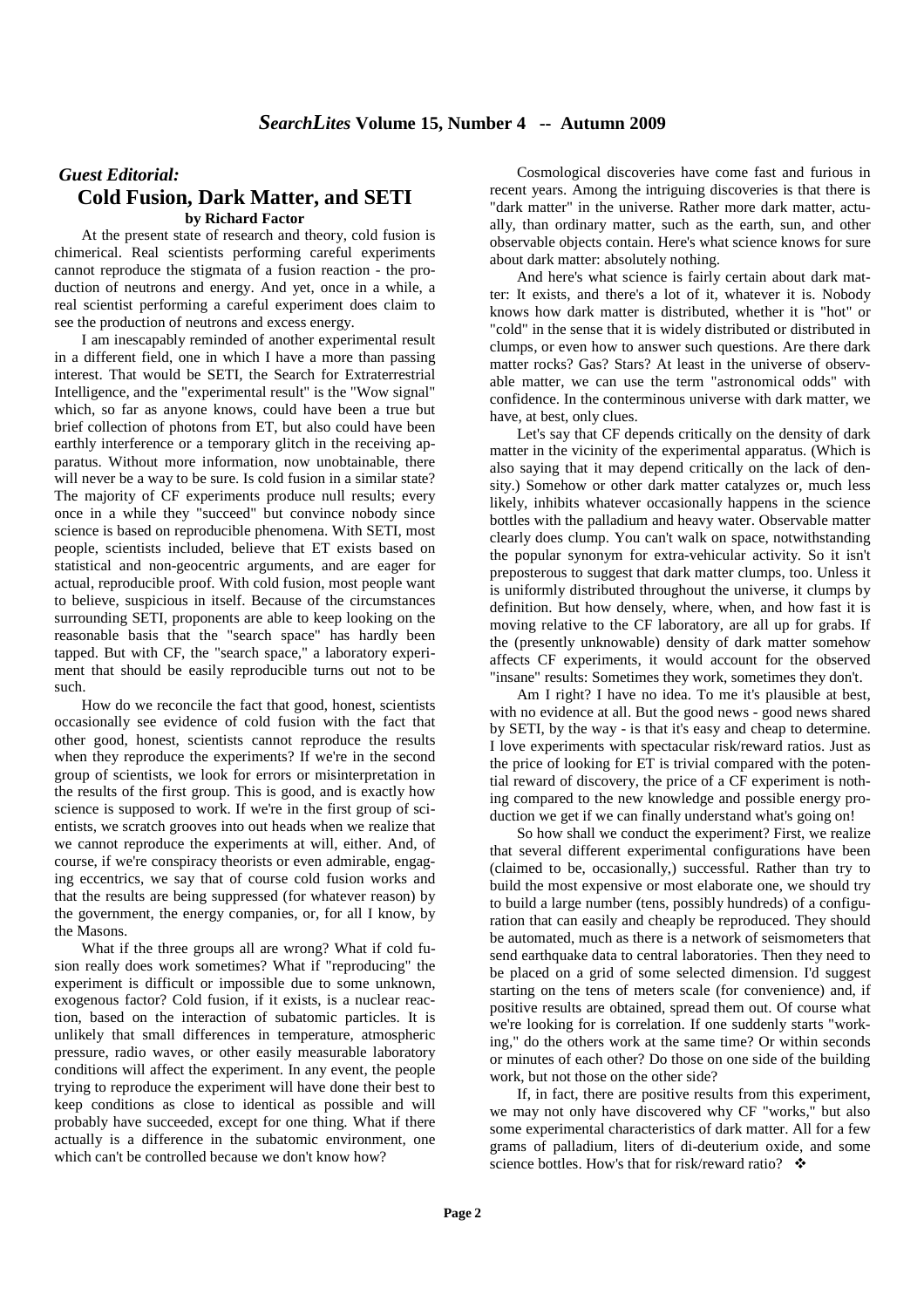*Film Reviews:*

## *Star Trek* **(2009) Reviewed by Athena Andreadis**

Let's call this latest *Star Trek* reboot *ST||*, for parallel timeline. I assume that anyone not in a silently running nuclear submarine has seen it by now, so I won't be coy about spoilers. My first impression was positive: I felt that it captures and renews the essence of its source without servility or campiness. It's playful, energetic and based on a reasonably clever conceit. It eschews the tiresome snarkiness and angst of contemporary SF, retaining instead the original ST's brightness and optimism. It's an alternative universe fanfiction, in the best sense. Last but not least, Uhura is a bit less of a prop and Spock a bit less of a prig, of which more anon.

Alas, after the euphoria subsided, several problems became obvious besides the standard-issue bogus science which includes the dreaded, dreadful red matter and (yet again!) a leaky black hole horizon. I think that I, like many of the old(er) cognoscenti, was so relieved that *ST||* is not the disaster it might have been that I was willing to overlook a lot of asteroid debris.

The original *Star Trek* generally opted for civility and diplomacy, employing violence only as a last resort. However, today's Hollywood, along with several other segments of US society, seems to have firmly convinced itself that negotiation is not for real men. As people increasingly become beleaguered cubicle drones and deracinated couch potatoes, their tastes have reverted to the primitive: men and women are reduced to no more than the presumed primary attributes of their genitals. Besides, *ST||*'s almost exclusively male cast is in the high-testosterone age bracket. As a result, *ST||* adopts the standard stance: maximum force as the first and only response to conflict. Even the nominally restrained Vulcans are bullies in this re-imagining.

My other quibbles were that the villain is a stale, boring cross between an orc and a Matrix goth and his evil drill might as well be called the Death Star; the new Kirk is even more annoying than the old one and the director must be aware of this, since he denies him the lone eligible woman's favors; Spock Prime's expositions and exhortations flagrantly violate the prime directive of Show, Don't Tell, diminishing the Kirk-Spock friendship in the process; and the fist- and sword-fights look silly when the characters have phaser guns.

For me, the greatest loss was that of Vulcan, because this turn of events precludes the opportunity to explore that culture in depth. The last ST series, *Enterprise*, became truly fascinating when it started delving into that aspect. The decisions to destroy Vulcan and to make the Federation more prone to shoot from the hip make *ST||* less unique, less nuanced, less adult, closer to the usual conventional action flick geared to pre-adolescent boys of all ages. Destroying Vulcan was also probably a way to make this Spock's feelings be permanently closer to the surface - but I hope that they will at least allow him a wider emotional palette than just anger. Certainly the embrace on the transporter pad gives him borderline snacho status.

Which brings me to *ST||*'s women, all two of them. Amanda meets the classic fate of every good mother in Hollywood: a death that gives her son an excuse to go on convenient rampages. Uhura fares marginally better, at least on paper. She's a gifted linguist and assertive despite her tutu - er, uniform. Even so, she is still carefully excluded from all the action, whereas each of her male peers is given at least one major scene of derring-do.

*ST||* is an odd-numbered film in the series, so I'll give it a long space tether. However, if Uhura degenerates into the Angel in the House or if the certain-to-come sequels become more generic, I will put *ST||* permanently in the same category as *Star Wars*. And though my wrath may not equal that of Khan, if enough of my ilk get disaffected we may abandon all the old lumbering dinosaurs and manage to relaunch the real McCoy - the Firefly-class starship Serenity, with its true love of endless skies and its persistent aim to misbehave.

*This film review first appeared on the Centauri Dreams website, and is used here by the kind permission of the author.*

# **We Must Love One Another or Die: A Critique of** *Star Wars*  **Copyright © 2005 by Athena Andreadis**

The day after *Revenge of the Sith* opened, I left work early and like someone sneaking off to an illegal tryst, I went to see it.

I went hopefully but reluctantly. I'd enjoyed the brio of *A New Hope* and had been captivated by the darker hues of *The Empire Strikes Back* - though being Greek, I knew what the "surprise" was the moment I heard there was one. However, I had heartily disliked both *Return of the Jedi* and *The Phantom Menace* and was highly ambivalent about *Attack of the Clones*. I'm not bewitched by the endless battle scenes or the lightsaber pas de deux that eventually blur into sameness. I have immovable reservations about a universe geared to eleven-year-old boys and their values, which exclude significant chunks of human experience but include the core belief that girls are icky and if a Jedi gets too close to them his lightsaber won't ignite. Yet here I was, a scientist, a reader of Sophocles in the original, and a woman nearing fifty, going to a matinee so that the room would be reasonably empty.

And in the darkness of the theater, I felt my eyelids prickle with anger and grief when young Anakin Skywalker, his mouth contorted with anguish, fell to his knees before the Emperor.

The ache persisted after I left the theater, so I started worrying it like a sore tooth. The plot, script, and characters of the film flip-flop between the 10th and 30th centuries, between frothy action and portentous message, awash in hip-bruising clunkiness and jarring contradictions. But these shortcomings bedevil all the Star Wars films, and I had expected no less of this last installment. Similarly, the annoying Campbellian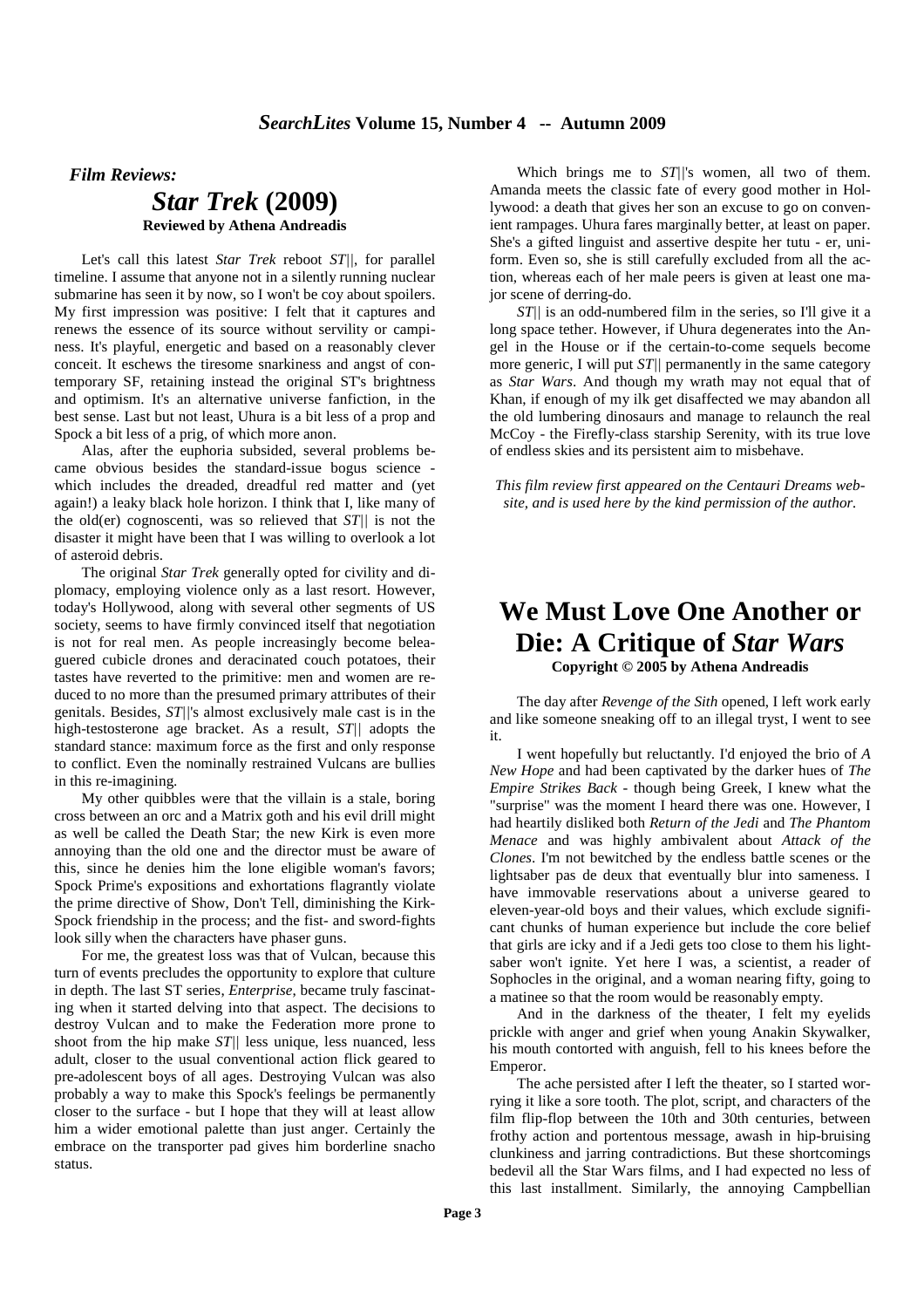mishmash of iconic characters stripped of their specifics and reduced to facile shorthand was no surprise - Anakin morphs into Icarus, Sampson, Achilles, Oedipus, Christ, Lucifer, Tristan, Othello, Faust . . . I'm sure I'll find more if I put my mind to it. The degeneration of Padmé from Amazon to Puddle on the Floor was unbearable, but I had sort of expected that from Mr. Lucas, who clearly feels comfortable only with virgins of both genders.

For a while, the closest I came to identifying this ache was thinking regretfully that Mr. Lucas, with his unlimited resources, could have woven a gripping story if only he'd move beyond his love of gizmos and lunchbox profits. We desperately need compelling stories. Anakin Skywalker's fall, if told well, can hook right into the solar plexus because our culture has primed us for it: the fall of a great hero through pride, fear, rage, or loss is a major theme (and, some argue, a definitive metaphor) of Western civilization.

Thinking over the constant mantra from both the Jedi and Sith Treehouses ("Trust your feelings!"), I finally isolated what disturbed me so strongly that I started this essay on the eve of a grant deadline. I'd ignored similar twinges while watching the original Star Wars trilogy because those films were lighthearted, lightweight romps. I cannot ignore it in Episode 3, which unfolds with Wagnerian solemnity and aspires to the mantle of Greek tragedy. There is a punitive spirit in the Star Wars prequels, as manipulative and controlling as the Dark Side it professes to abhor. Essentially, we are told that Anakin falls because he loves his mate and so cannot gain the detachment required to become the Supreme Jedi Enforcer, a Buddhist Robocop.

To put it succinctly, Mr. Lucas insists that only hierarchical interactions are legitimate and that partnerships between equals are toxic. Those between women and men are destructive and doomed. Those between men are acceptable only if based on the ecclesiastic/military model of abject submission, in which alpha males apportion rewards at whim (there are no interactions between women in Mr. Lucas's opus, as there is a single girl in each trilogy). In Star Wars, old men rule joylessly over a wasteland; girls die before they become those dreaded aliens, women; young men are left bereft and isolated - in Anakin's case, literally walled off from all humanizing contact in his final incarnation as a demon in a can.

The presentation of such a universe as desirable even in fantasy by someone with Mr. Lucas's influence is dangerous, especially at a time when people worldwide are being turned into terrified cubicle drones and the U.S. is hurtling towards government by a fusion of military, church, and industry. We need different myths that topple this monolith, which combines gigantism born of industrial consolidation and institutional fusion with rampant social atomization. We have to reassert the virtues of thoughtful disobedience and wholesome self-will. To put it in Lucas-speak, guys who want their hugs should not be portrayed as weak or evil for wanting them.

Revenge of the Sith essentially asserts that submitting to the normal biological and social instincts catalyzes one's destruction and ultimately makes one subject to depthless evil. It's just a movie, I know. Still, it's a vehicle for the shared stories that orient our thinking and help us imagine the possible. Today, facing a post-9/11 three-headed monolith that would

make Eisenhower's military-industrial complex look benign, we really need archetypes in our shared narratives who are rewarded for their capacity to bind people in assertion of wholesome common interest. Anakin's story wants to teach us that a fate much worse than death awaits the fool who accepts love or tries to find an equitable community.

#### **The Boys in the Bubble**

I once saw an eerie picture taken at a Hasidic wedding. Separating the foreground from the background was the long curtain that keeps the genders apart. On the curtain fell the shadow of a young girl dancing, her braids swinging. At the front of the curtain, a boy was stretching his hand, trying to touch her shadow. Whenever I contemplate Star Wars, I'm reminded of that picture.

The human universe of the Star Wars prequels is a cold, airless locker. There are no families, no civic life beyond power politics, no artists or scientists, no (pre)occupation except endless wars which make as much sense as the Aztec campaigns to capture more victims for their altars. There is no song, no laughter, no intimacy, no friendship beyond schoolboy camaraderie, and no sex for either love or pleasure though dismemberments abound, so it's not the PG rating that caused this elision.

The only ones shown to raise children in Star Wars are the Jedi and the crèches that hatch the cloned boys bred for docility who will become stormtroopers. Harry Harlow showed definitively what happens to primate babies when they're deprived of caresses, something that the Jedi seem not to have registered during their long communion with the Force. Several power hierarchies in human history used the Jedi recruitment methods (removal from family, celibacy, forbidding of attachments) - most notably the Ottoman sultans. Not surprisingly, this created the janissary shock troops, not the samurai rangers Mr. Lucas wants us to believe naturally arise from such an upbringing.

The Jedi mumble Taoist-derived platitudes to prove that they're on the side of Light but they are really a fusion of a rapture cult and a multinational corporation. To become "worthy," prospective Jedi must suspend their own judgment and unquestioningly obey an authority whose teachings consist of silly psychobabble, endless hazing rituals, and the sense of entitlement that comes from carrying arms. In the Jedi order, all normal mental or emotional responses are met either with the galactic version of the Amish Shunning ("You'll be expelled!" screams Obi-Wan when Anakin tries to rescue Padmé during a battle) or with instructions to take cold baths ("Mourn do not!" intones Yoda when Anakin comes to him twisted with anxiety from having nightmares about Padmé dying). Anakin is supposedly not just the most powerful wielder of the Force but also a pivot, yet the Jedi treat him like a passive asset or an unruly horse. At least the Sith are frank about what they want and how they go about getting it.

And what great purpose do the Jedi have in mind for Anakin's high midichlorian count? He is turned into a fighting machine for the status quo, just as Wolverine of the X-Men is made into a weapon even though his gift is for healing. The powerful realized long ago that the most reliable way to pro-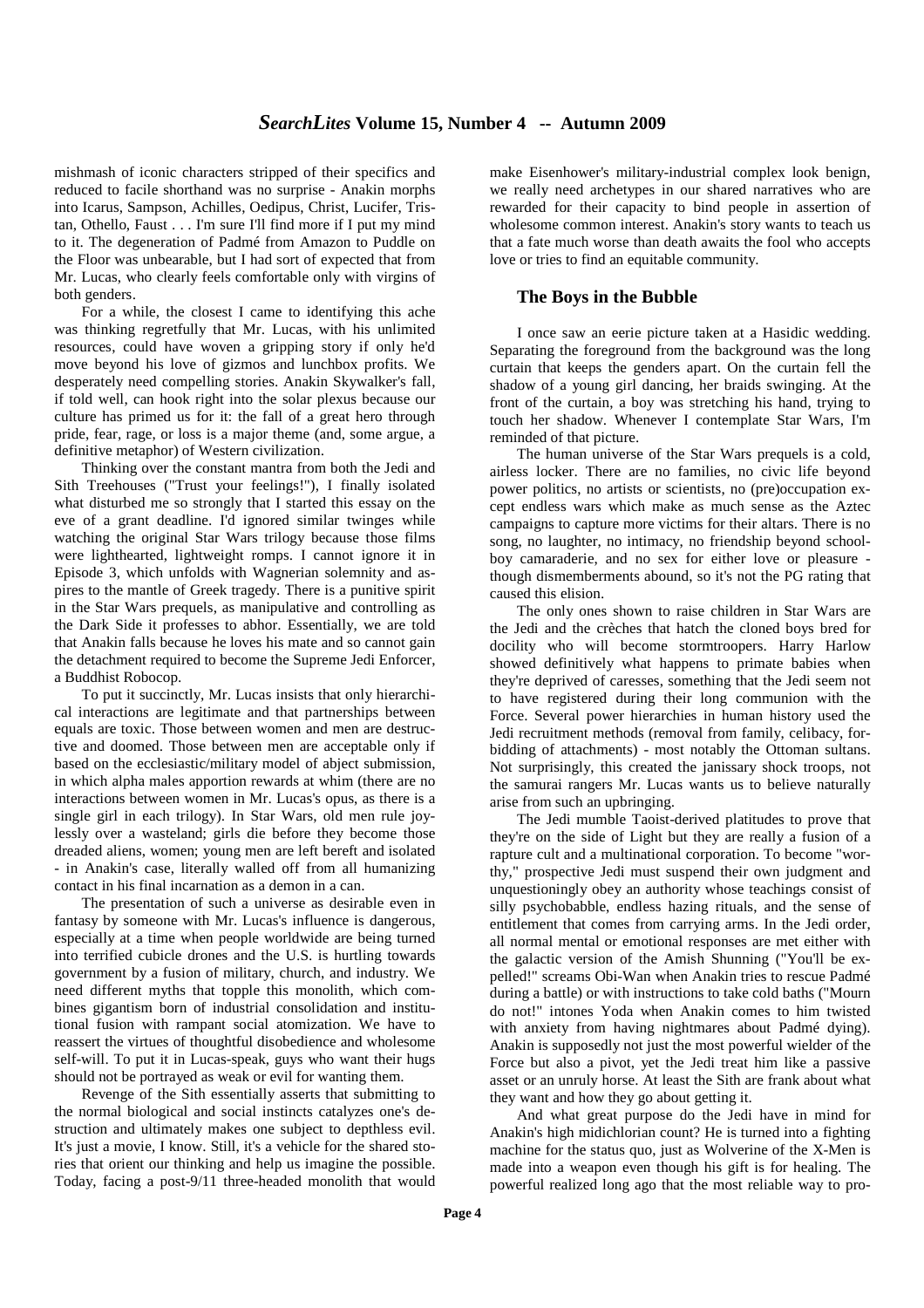duce killer automatons is to separate young boys from the other gender and from the part of themselves that questions, combines thought and emotion, and fights from inner conviction, not thwarted affection and vaporous promises of glory. Anakin does not need to carry destructive genes. The Jedi have implanted in him such abject fear of natural reactions and processes that he is bound to detonate a land mine in any direction he steps.

The Jedi philosophy does not lead to swashbuckling exploits but to Wounded Knee and Buchenwald, to young men flying airplanes into buildings. People are systematically dehumanized in Star Wars, treated as interchangeable ciphers. We never see what happens to the civilians. The cloned soldiers never take off their helmets, making it convenient to forget that they are still human inside those plastic uniforms. Hacking off body parts appears the sole legitimate response to disagreement in Star Wars; there is no visible price for it, if committed by a Jedi, and by virtue of the lightsaber it's always neatly bloodless.

Yet there is an interesting exception to this coyness: Obi-Wan - the embodiment of all Jedi virtues - first mutilates his apprentice, his adopted younger brother, the comrade who repeatedly saved his life, then leaves him burning alive. Granted, the plot dictates that this charred stump must survive to menace his children as a cardboard villain in the sequels. However, Mr. Lucas could have achieved story continuity without making a snuff scene about what must happen to those who question authority.

All this desolation springs from the glorification of infantile dualism and the mistrust of complex human interactions. "Be afraid! Desire will make you betray duty!" pronounce the Jedi in their quest for tractability, and Anakin rips himself to shreds over the false conflict.

In Dune, Paul Atreides becomes a genuine Prometheus, because he wrenches control of his strings from the Bene Gesserit and assumes full responsibility for the jihad he unleashes. Anakin, on the other hand - ardent, naïve, frantic for approval - never attains free will or the charisma and seductive grandeur of a true Lucifer, despite his off-the-charts Force readings. Callously treated by all his surrogate fathers, he is not a failed Messiah but a pawn. In the end, he follows the Jedi teachings to their logical conclusion and creates a universe of total order by systematic slaughter. It would have been better for him and for the galaxy if he'd been Iroquois: the women of that nation could forbid their men from taking part in unjust wars.

## **Catching Girl Cooties**

If the men of the Star Wars universe are held in cages of rage and fear, its lone girls are ignored until the boys need an Angel in the House (Jango Fett at least is honest, bypassing women altogether by cloning himself). The token girl in the Lucas universe faces a lose-lose proposition. She cannot do anything by and for herself, and her sole function is to act as an impotent hand-wringing conscience for the men. However, this function is worthless, since nonwarriors in Star Wars are treated as subhuman, despite the lip service to justice and compassion. As Eowyn says to Aragorn in The Return of the King: "All your words are but to say: you are a woman, and your part is in the house. But when the men have died in battle and honour, you have leave to be burned in the house, for the men will need it no more."

Just as the boys in Star Wars are given the false choice between glory or love, the girls are given the thankless task of being feisty but unthreatening, without any guarantee of clemency for good behavior. Worse yet, since there is only one female per Star Wars trilogy, she has to be mother, sister, and lover at once to her fellow characters. That, of course, is a nono because it blurs the sacrosanct divisions between virgin and whore - and also because it implies dominance (to underline the transgression, Padmé is explicitly older and of higher rank than her tercel boy-husband). The girl is a threat to the boy's purity of purpose, an Eve in the making; when she crosses the sexual and emotional boundary, she is speedily dispatched, abandoning her defenseless children - the girl condemned to be left untrained in her power, the boy slated to undergo the brutalization already meted out to his father. Once again, Mr. Lucas is swift to punish those who partake of the fruit of knowledge and threaten to become independent moral agents.

There is something classically Puritan in this punitive vision of women; there is also a tremendous failure of the imagination. In a universe with advanced prosthetics, sentient AIs, cloned armies, and faster-than-light travel, women have no access to contraception and still stand to lose their jobs when they get pregnant, like Japanese office girls. Mr. Lucas not only cleaves to the tenets of the nuclear family but explicitly to its fifties incarnation. Yet even within Mr. Lucas's tiny menu of female choices there is one compelling alternative. Predictably, he toys with it but eventually lets it lie fallow, as it would subvert his emphasis on the dangers of loving women and the need to choose the disembodied rewards of monastic male bonding.

In Mary Renault's The King Must Die, the Amazon Hippolyta agrees to a parley with Theseus, "one king to another." You are a queen, he corrects her. No, she replies, I'm a king like you . . . a woman king. Hippolyta becomes the irreplaceable center of Theseus' life because she is his equal. Would that Mr. Lucas had been "radical" enough to make Padmé as powerful as Buffy, the slayer and lover of vampires, or as resourceful as Guinevere in the recent revisionist remake of King Arthur.

It might even have revived his anemic storyline.

If a girl cannot have adventures of her own, she can at least be the boy's partner in his. This allows a nonhierarchical interaction in which real stakes are involved, with room for both intimacy and camaraderie, both vulnerability and heroics. For a brief moment in Attack of the Clones there is hope for such an alliance, in the arena confrontation. There, Padmé becomes Anakin's charioteer (a position traditionally reserved for the hero's male lover) and proves formidable in battle despite her lack of a lightsaber. It is telling that this segment contains the sole believable kiss that the two exchange.

Such partnerships cut right through the hoary male bonding of the Jedi and their ilk and are truly subversive. Love that spurs people into action is rightly feared by power hierarchies, because it strides across boundaries considered immovable. Anakin's original hothouse infatuation in Attack of the Clones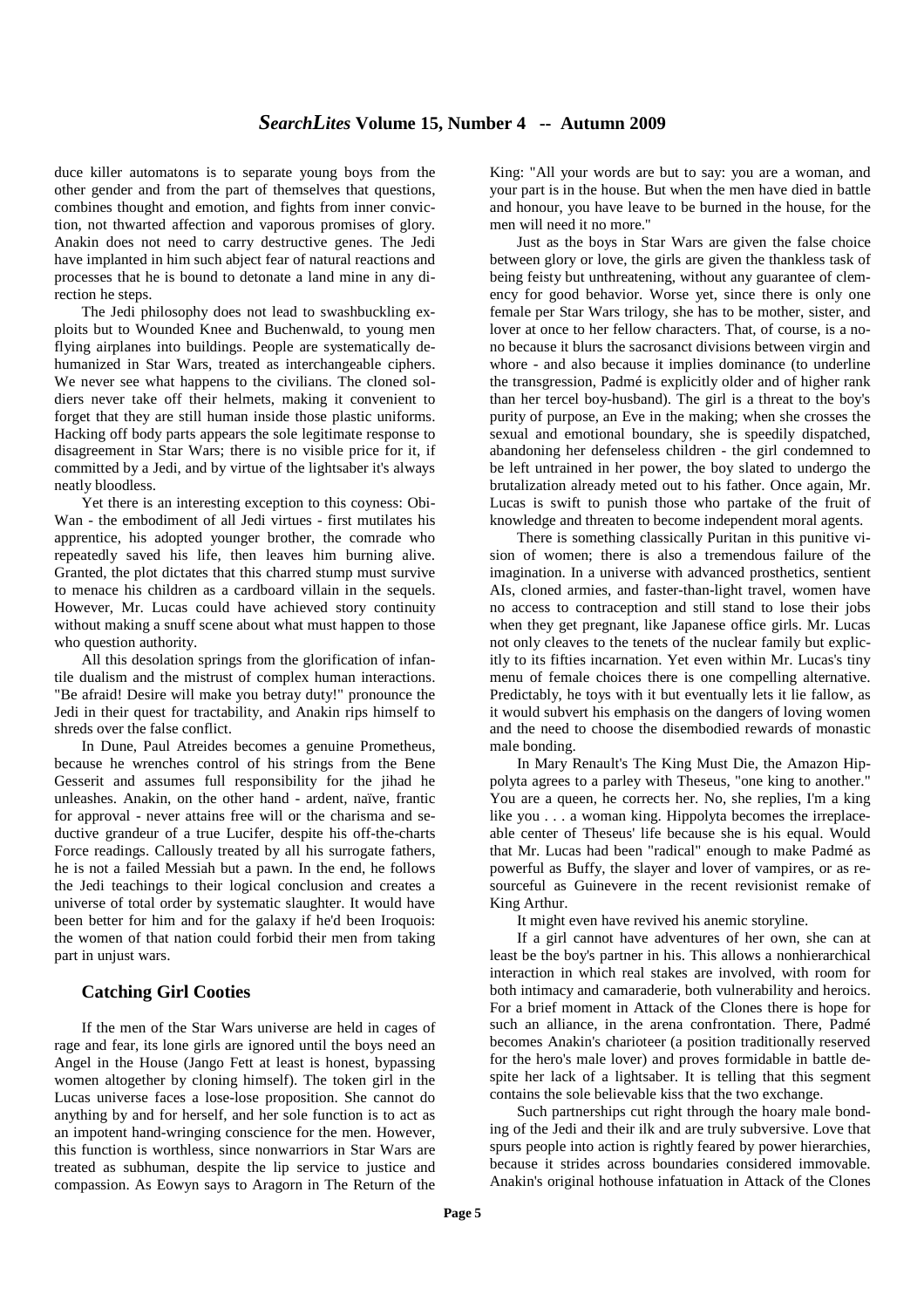is not really dangerous to the status quo - in fact, it acts as a convenient pressure-release valve. At the end of that episode, though, Anakin makes a conscious covenant with Padmé unlike his agreement to enter into the Jedi order, for which he was too young to give informed consent.

The stories of Andre Norton and the wuxia films of Yimou Zhang and Ang Lee explore this mode by making the genders often conflicted allies but always equal in prowess. In contrast to the passivity and distance of pedestals, partners guarding each other's back are fully engaged with each other and with the task at hand. The private and public duties fuse into a seamless whole, reinforcing rather than weakening each other. However, even second-hand heroism for women is not an option in the Lucas universe.

I once saw a Gary Larson cartoon showing a bunch of cavemen throwing spears at a saber-toothed tiger that has already mauled some of their group. One of them is saying to another, "I can't imagine how stupid the beta males must be feeling, left behind with the women." This encapsulates the attitude of the Jedi and Mr. Lucas and also serves as the goad used in boot camps. It's a neat trick, of course, because forswearing the love of women as polluting does not turn boys into superheroes or rebel leaders, it merely makes them angry and needy enough to unquestioningly become cannon fodder. Even doofy Peter Parker figures this one out in Spider-Man 2.

If the Jedi teachings are inadequate even during times of strife, they are even worse recipes for living when the exploits must come to an end (maybe that explains the need for constant upheavals in the series). Men and women who are fully grown humans can pick up weapons during rebellion or defensive war and then can lay them down and go back to being bards, healers, explorers, craftspeople, parents. The American Revolution was all about yeomen standing up to elite troops as was the Vietnam War. When the din of battle ceases, people can think and start asking questions. The Jedi need to retain their privileges as a self-appointed elite caste, and the clones, bred only for killing, cannot stand down. So if one war ends, a new one must be started. Integration of professional soldiers has always been a major problem in human societies. In Star Wars, the slow pace and hard labors of peace appear as glamorous as doing laundry when juxtaposed with the duels and battles, no matter how pointless these are. But those who have been in real war and its aftermath know how far removed it is from the balletic, antiseptic melees showcased by Mr. Lucas.

The original Star Wars trilogy was a gentler, kinder place than the prequels, in part because the workings of love or peace did not rear their ugly heads. But Anakin wants affection as well as a purpose worthy of his powers. When the abuse keeps falling on him like Chinese water torture despite his heroic efforts, he grows mutinous - so he and his Jocasta must be made into examples. By making Anakin the focus of the sextet, Mr. Lucas invalidates the lightheartedness, verve, and hopefulness of the original trilogy. We are meant to judge Anakin as weak-willed and open to temptation because he's concerned for his mother and his wife, in need of redemption by the son who achieves the state of holy eunuch that eluded his sire.

The dilemma that eventually breaks Anakin's will is a decoy that prevents him from realizing that he's being used. His

real fall comes when, goaded past endurance, he attains the detachment so dear to the Jedi and stops seeing people as individuals. His tragic error is not that "he loveth too well" (as Mr. Lucas posits) but, on the contrary, that he doesn't trust his lover enough to heed her counsel. His primary loyalty is always to his masters, not to his partner - and he still gets seared to ash for not saying "Yes, Master!" often enough. As for Padmé, there is little left to grieve over. Except as an incubator, she really dies at the end of Episode 2.

Anakin should have listened to his mate and opted out of the brutal, pointless competition for teacher's pet. He could still have become the hero and savior he so craved to be: he could have gone with her to free the slaves on Tatooine (even if that meant giving up his nifty lightsaber). They'd probably have failed and he might go through the agony of watching her die - but, as King Théoden says, that would be an end worthy of remembrance. Or, if she could not sway him from his ruinous path, she should be the one to fight him, Galadriel to his Fëanor, instead of fading away like a Victorian consumptive.

The only man in Star Wars to get it all is the one who follows Padmé's injunction to step out of the imprisoning box of the Jedi hierarchy. That is Han Solo, a common mercenary who does not care about belonging to boys' clubs. This also happens in The Fifth Element, where Korben Dallas becomes a hero by just being a regular guy and by giving his supreme loyalty to his lover. In The Lord of the Rings, too, it is not the hero Boromir but his younger brother Faramir, the reluctant warrior, the scholar scorned by his father, who survives and wins Eowyn. Tolkien, despite his unabashedly Manichean view of the world, is more nuanced, progressive, and humane than Mr. Lucas.

After *Revenge of the Sith*, I can't look at the prayingmantis mask of Vader without superimposing the haunted eyes of the boy entombed within that carapace, still smoking with need and loss. I cannot watch the films without recalling how his mentors tormented and betrayed him, turned his humanity against him, leading him to wreak terrible ruin in his turn. Of the girl I can only see a pale ineffectual ghost. Episodes 2 and 3 of the Star Wars prequels are a cautionary tale about the dangers of wanting to be fully human, tracts on the need for unquestioning submission to authority. Armies, fundamentalist churches, and corporations should add them to their teaching manuals. The rest of us should pass by and create subversive tales of universes not threatened by complexity, the holistic affiliations of family or tribe, or plain garden-variety affection.

*This film review first appeared on the Strange Horizons website, and is used here by the kind permission of the author.*

❖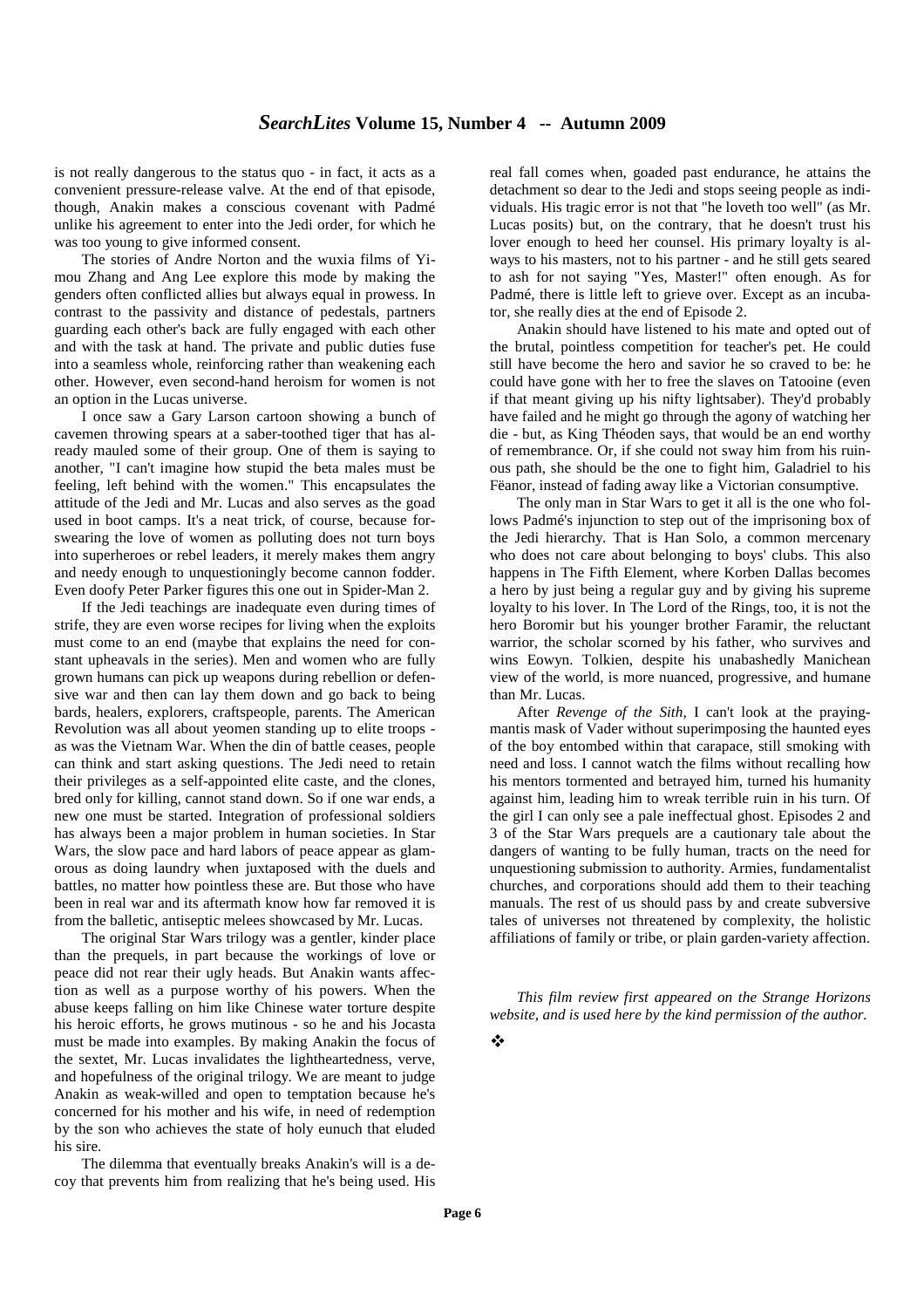# *Ask Dr. SETI* **Radiation Hardened Interstellar Probes Dear Dr. SETI:**

*In connection with my day job as an aerospace engineer, I recently attended a meeting put on by one of the semiconductor companies. There, it was claimed that some of their Radiation Hardened parts have an MTBF (mean time between failures) on the order of 163,000 years. So, it appears that we now have most of the electronics needed to support very long space flights. Might this begin to make interstellar travel a possibility?* 

#### *A SARA member*

#### **The Doctor Responds:**

That's certainly the opinion of rocket scientist Mark Millis. Mark is a NASA engineer who used to head up the agency's Breakthrough Propulsion program. He is an advocate of interstellar missions, and thinks we'll be in a position to launch them within our lifetime. (Mark is about my age, so I will concede that he may be just a bit optimistic. Still...)

And, if we can launch interstellar probes, what is there to keep more advanced civilizations from doing the same? This is the premise of the Invitation to ETI initiative (http://ieti.org), of which I am Principal Investigator. Of course, detecting such probes is a long-shot. But, it's a very cheap, low-risk experiment with potentially high payoff, so why not try?

# **No Intelligent Life in This Part of the Galaxy Dear Dr. SETI:**

 *I am reading news articles in which some researchers say that there is no identifiable intelligent life in this part of the galaxy (except us). This claim is due to the fact that after 50 years of SETI science, nothing has been found. In view of this lack of success, what is the current status of SETI? How likely is it that we are alone?* 

*Jim, an amateur radio astronomer*

## **The Doctor Responds:**

This is hardly a new claim, Jim. When we had been doing SETI observations for ten years, there were those who said "after 10 years of SETI science, nothing has been found." Ditto after 20 years, and 30 years, and 40. It is certainly true that we've now been doing SETI observations for nearly half a century. It is equally true that, although we have surveyed most of the local neighborhood (at least at some frequencies), we have yet to detect convincing evidence of extraterrestrial intelligence. Thus, I would have to agree that, at our present level of technology, there appears to be no *identifiable* intelligent life in this part of the galaxy.

Does this mean that we can conclude there is no nearby intelligent life? Hardly! For one thing, on a cosmic scale, fifty years of SETI science is a mere eyeblink. Then too, our searches to date have covered only a tiny fraction of the electromagnetic spectrum. And finally, our technology is still continuing to expand exponentially, according to Moore's Law - signals that may be falling on our heads, undetected and undetectable at this very moment, may become instantly obvious at some future level of human technological prowess.

I believe it's far too soon to draw conclusions from our null result to date. Once we have developed the technology to look in all possible directions, at all possible frequencies, at significantly enhanced sensitivity, if we still come up dry in a couple of centuries, there will then be plenty of time to contemplate our uniqueness in the cosmos.

But, for now, we have yet to scratch the surface. Hell, we haven't even felt the itch.

## **Event Horizon**

SearchLites' readers are apprised of the following conferences and meetings at which SETI-related information will be presented. League members are invited to check our World Wide Web site (www.setileague.org) under *Event Horizon*, or email to us at info@setileague.org, to obtain further details. Members are also encouraged to send in information about upcoming events of which we may be unaware.

**September 4 – 6, 2009:** *Fifth International Radio Astronomy Congress,* Heidelberg, Germany.

**September 26, 2009**: *Mid Atlantic States VHF Conference*, Plymouth Meeting, PA.

**October 10 – 11, 2009:** *AMSAT Space Symposium*, Baltimore, MD.

**October 12 - 16, 2009**: *60th International Astronautical Congress*, Daejon, Korea.

**October 23 - 25, 2009**: *Microwave Update 2009*, Irving, TX.

**November 20 - 22, 2009**: *Philcon 2009*, Cherry Hill, NJ.

**January 25 - 26, 2010**: *The detection of extra-terrestrial life and the consequences for science and society,* Royal Society, London UK.

**April 17, 2010, 0000 UTC - 2359 UTC**: Eleventh annual SETI League *Ham Radio QSO Party*: 3.551, 7.0309, 7.2039, 14.084, 14.204, 21.306, and 28.408 MHz.

**April 18, 2010**: Sixteenth SETI League Annual Membership Meeting, Little Ferry NJ.

**June 4 - 6, 2010**: *Rochester Hamfest*, Rochester NY.

**June 2010 (dates TBA)**: *Society of Amateur Radio Astronomers* Conference, NRAO Green Bank WV.

**July 22 - 24, 2010:** *Central States VHF Conference*, St. Louis MO.

**September 2 - 6, 2010**: *Aussiecon 4*, 68th World Science Fiction Convention, Melbourne Australia.

**September 27 - October 1, 2010:** *61st International Astronautical Congress*, Prague, Czech Republic.

**October 4 - 8, 2010**: *Second IAA Symposium on Searching for Life Signatures*, Milton Keynes, UK.

**November 17 - 18, 2010**: *IAA 50th Anniversary Celebration*, Washington, DC.

**November 19 - 21, 2010**: *Philcon 2010*, Cherry Hill, NJ.

**October 2011 (dates TBA)**: *62nd International Astronautical Congress*, Cape Town, South Africa.